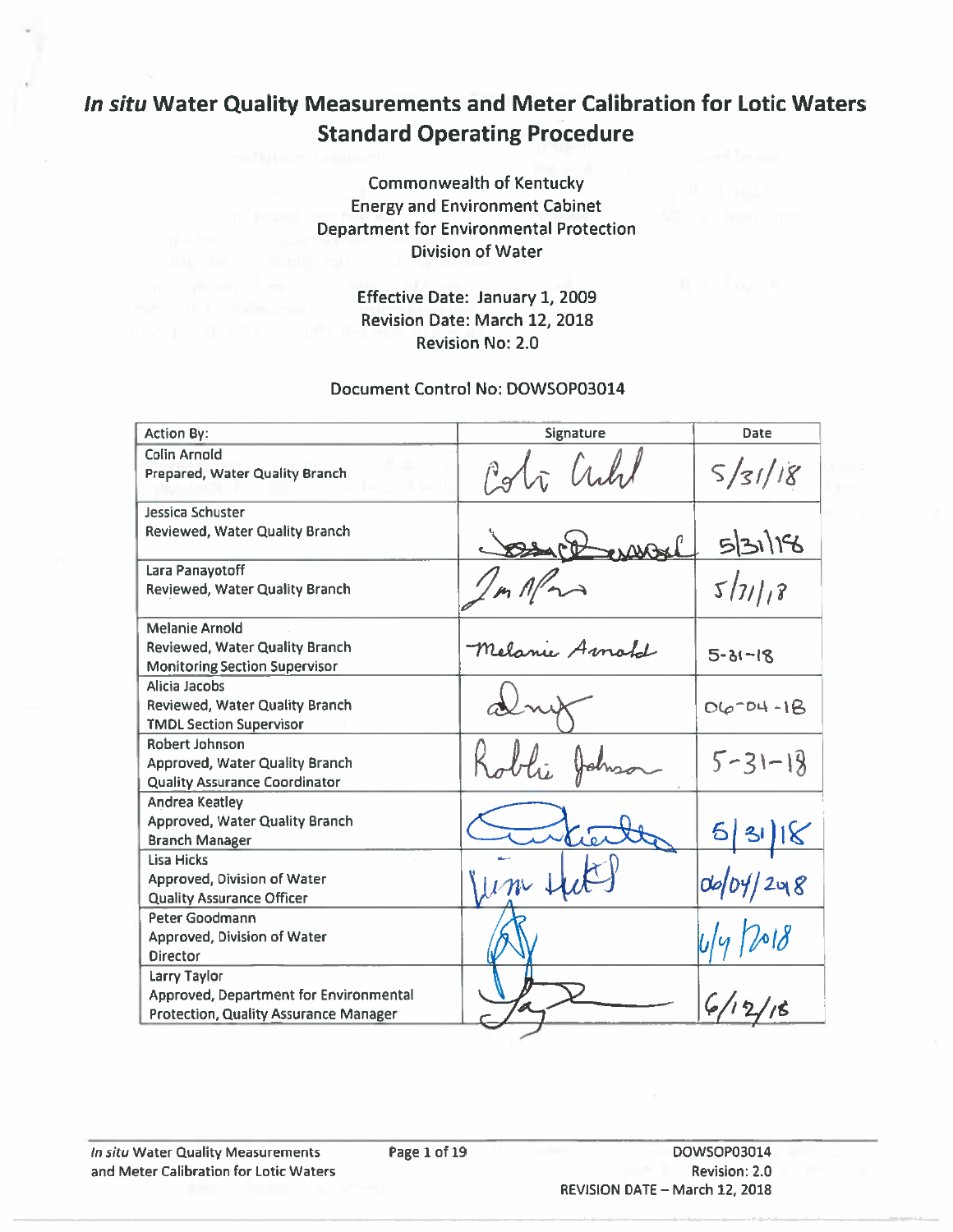#### 2. Document Revision History

| Date of Revision   | Page(s)<br><b>Revised</b> | <b>Revision Explanation</b>                                                                                                                                                                                                                     |  |  |  |  |  |  |  |
|--------------------|---------------------------|-------------------------------------------------------------------------------------------------------------------------------------------------------------------------------------------------------------------------------------------------|--|--|--|--|--|--|--|
| January 1, 2009    |                           | New document                                                                                                                                                                                                                                    |  |  |  |  |  |  |  |
| September 28, 2009 | Page 5                    | Section 4.6. Added ORP                                                                                                                                                                                                                          |  |  |  |  |  |  |  |
| March 1, 2018      | All                       | Document was thoroughly revised with<br>additional clarification added for calibrating and<br>using the meter in the field. Step-by-step<br>calibration instructions were added. Calibration<br>log was revised and other field sheets removed. |  |  |  |  |  |  |  |
|                    |                           |                                                                                                                                                                                                                                                 |  |  |  |  |  |  |  |

Suggested Citation: Kentucky Division of Water (KDOW). 2018. In situ Water Quality Measurements and Meter Calibration for Lotic Waters Standard Operating Procedure, Revision 2.0. Kentucky Department for Environmental Protection, Division of Water, Frankfort, Kentucky.

 $87/162$ JUENCY - 1748 Laterta problem **SHIP EXILLAR**  $6/19.1/15$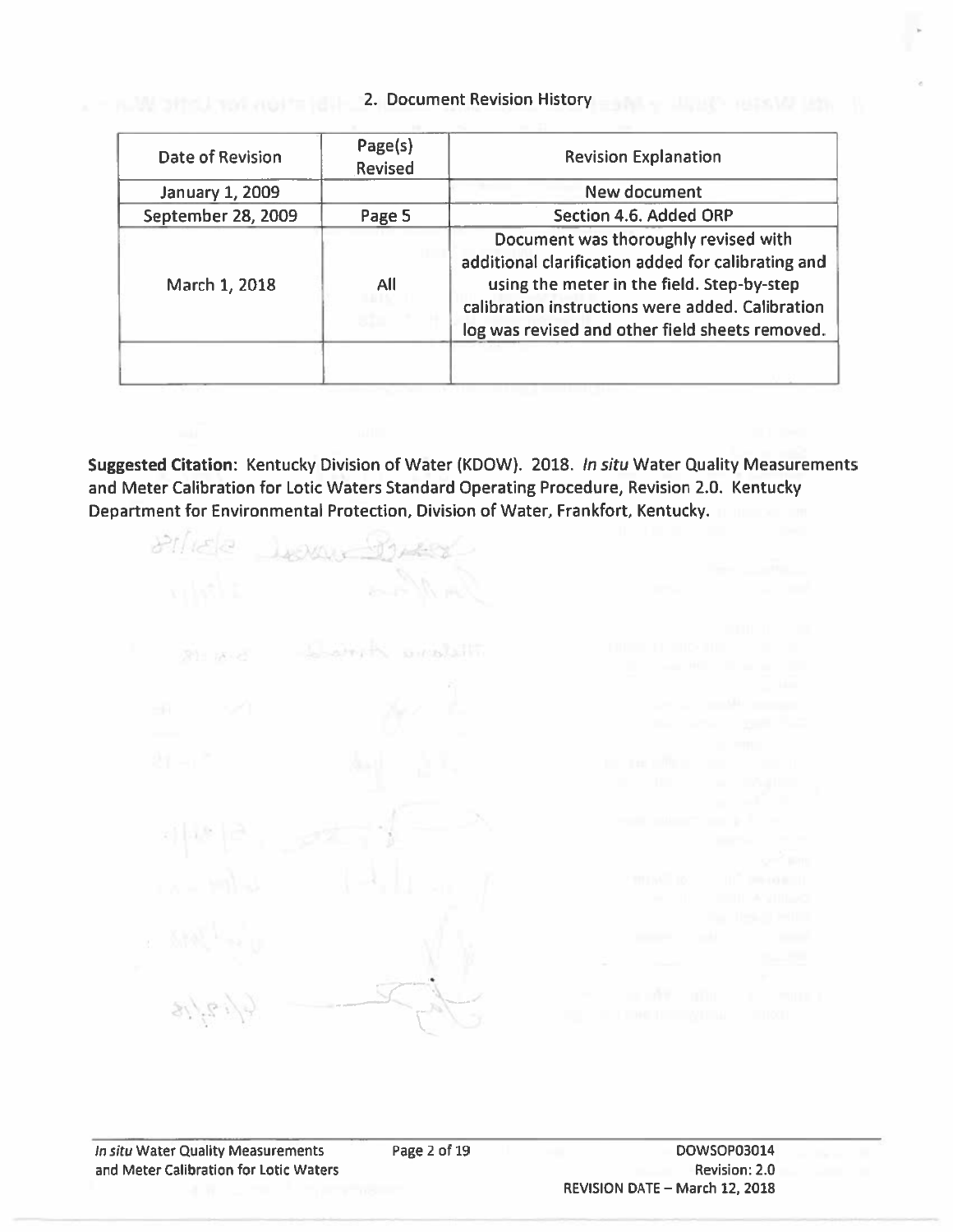#### 3. Table of Contents

<span id="page-2-0"></span>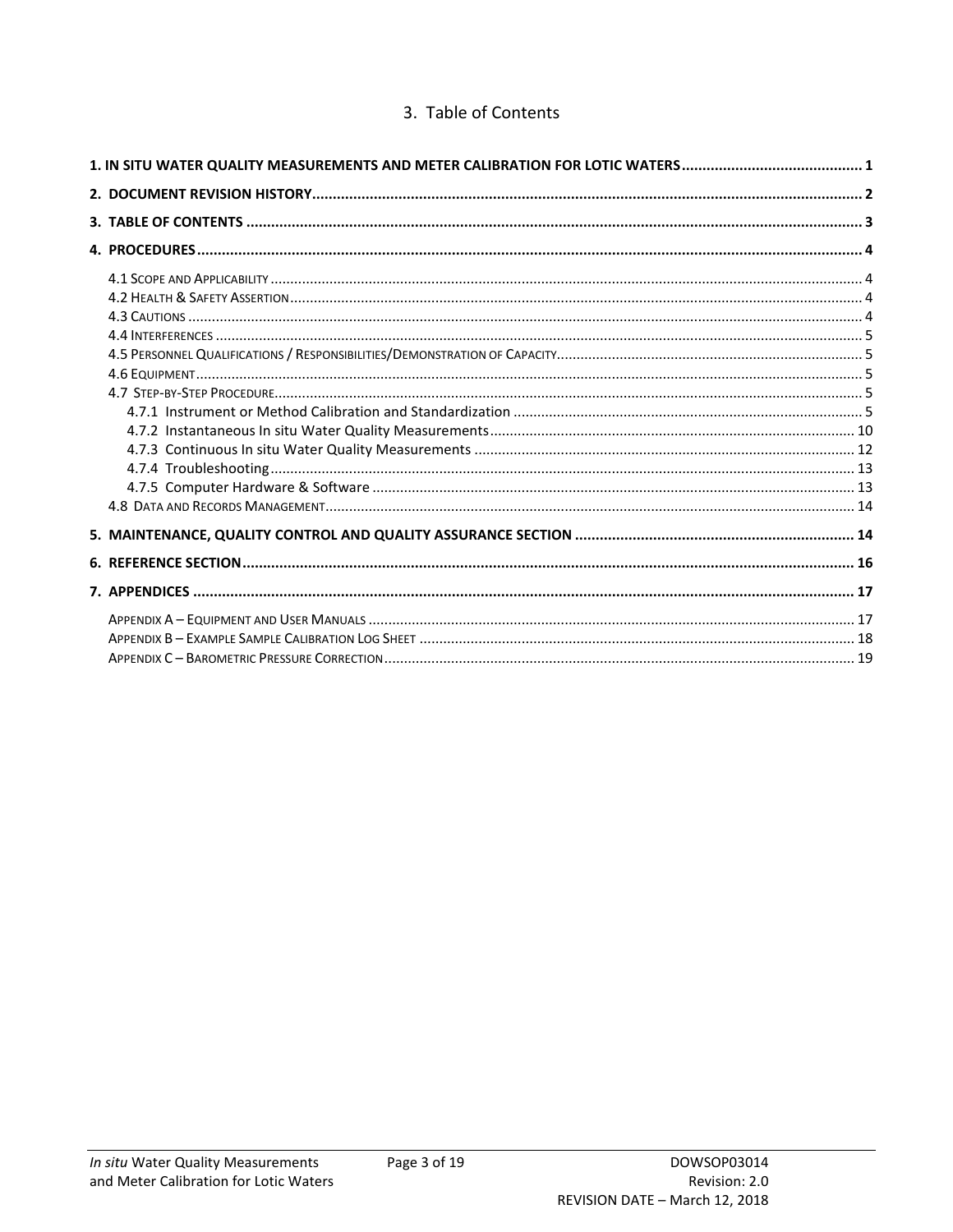#### <span id="page-3-0"></span>4. Procedures

#### <span id="page-3-1"></span>4.1 Scope and Applicability

This standard operating procedure covers the calibration and use of multi-parameter and single parameter data sondes for monitoring of *in situ* water quality in streams and rivers. *In situ* water quality parameters may include dissolved oxygen (DO) (EPA 360.1), percent dissolved oxygen saturation (%DO) (EPA 360.1), oxidation reduction potential (ORP), temperature (EPA 170.1), pH (EPA 150.1), specific conductivity (EPA 120.1) and turbidity (EPA 180.1).

#### <span id="page-3-2"></span>4.2 Health & Safety Assertion

Field staff working in and around potentially contaminated surface waters should receive immunization shots for Hepatitis A in accordance with DEP Policy SSE-708. In addition, staff should receive immunizations for Hepatitis B and tetanus. All field staff should also be trained in CPR, First Aid and Blood Borne Pathogens in accordance with DEP Policy SSE-711. At minimum, staff should receive annual OSHA training and annual medical monitoring.

Personal protective equipment (PPE) should be used when sampling in known waters with the potential for adverse health effects, or in unknown waters that have been determined impaired, but the pollutants have not been identified. Examples of PPE that should be worn are: nitrile or latex gloves, chest waders, wading boots and protective eyewear.

All safety data sheets associated with chemicals used for meter calibration and maintenance will be located in a binder in the calibration lab area. Additional safety considerations for laboratory and field work must be reviewed in the latest worksite hazard guidance document.

#### <span id="page-3-3"></span>4.3 Cautions

- 1. When possible, do not deploy probes directly in riffles. Doing so will cause some results (DO and turbidity) to be less representative of the sampling reach.
- 2. While most meter display units are water resistant, many are not designed to be submersed in water. Check the user manual for instrument specifications.
- 3. Calibration standards are intended as single use solutions. Always pour an aliquot into a separate container for use and discard when done. Never reuse aliquots or immerse probes into original standard containers.
- 4. The primary physical problem in using a specific conductance meter is entrapment of air in the probe chambers, which is indicated by unstable specific conductance values. Air entrapment can be minimized by slowly and carefully placing the probe into the water; after submerging, move it through the water quickly to release any air bubbles.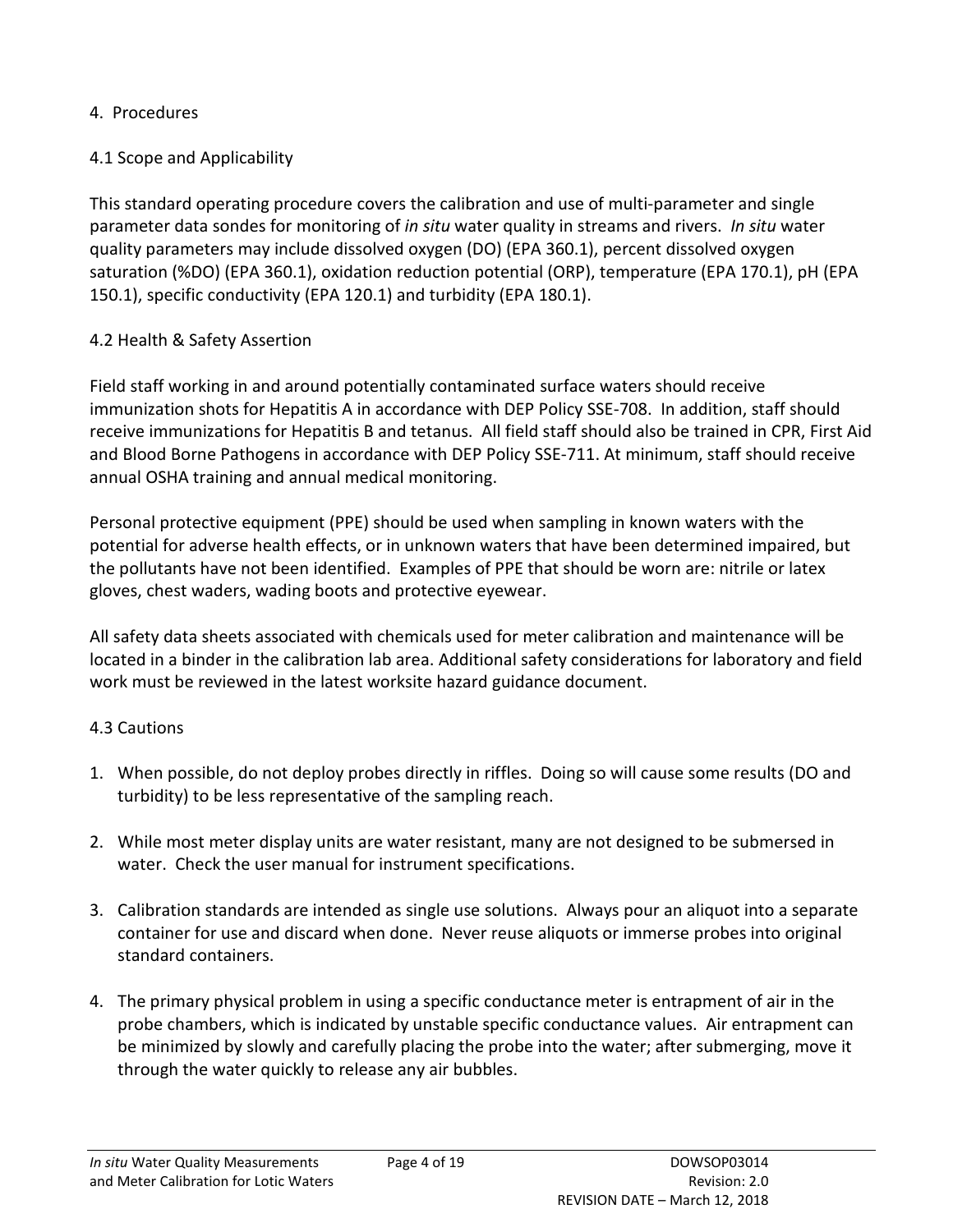5. The accuracy of any measurement made with a probe is dependent upon the probe being clean and maintained in good working condition. Always rinse the probes with clean water after each use. Never store a dirty or contaminated sonde.

#### <span id="page-4-0"></span>4.4 Interferences

The U.S. EPA (USEPA 2007) recommends the following order for calibration of a multi-parameter sonde:

- 1. Specific Conductance
- 2. pH
- 3. DO
- 4. Turbidity

There is no recommended order for the calibration of other parameters.

<span id="page-4-1"></span>4.5 Personnel Qualifications / Responsibilities/Demonstration of Capacity

All field staff will meet at least the minimum qualifications for their job classification. Annual field monitoring training will be provided to review field protocols. Training will continue on-the-job and as formal educational opportunities become available.

#### <span id="page-4-2"></span>4.6 Equipment

A list of equipment currently used by KDOW is found in Appendix A. If using monitoring equipment not listed, the measurement accuracy must be greater than or equal to the following specifications:

| Temperature: $\pm 0.15^{\circ}$ |                                       |
|---------------------------------|---------------------------------------|
| Conductivity: $\pm 1 \mu S/cm$  |                                       |
|                                 | $pH: \pm 0.2 pH$                      |
|                                 | DO: $\pm 2\% \leq 20$ mg/L            |
|                                 | $\pm$ 6% > 20 mg/L                    |
|                                 | % DO: $\pm 2$ % 0-200% air saturation |
|                                 | $+6\%$ 200-500% air saturation        |
|                                 | Turbidity: $\pm$ 1% 0 - 100 NTU       |
|                                 | $±$ 3% 100 - 400 NTU                  |
|                                 | + 5% 400 - 3000 NTU                   |
|                                 | $RP: \pm 20$ mV                       |

#### <span id="page-4-3"></span>4.7 Step-by-Step Procedure

<span id="page-4-4"></span>4.7.1 Instrument or Method Calibration and Standardization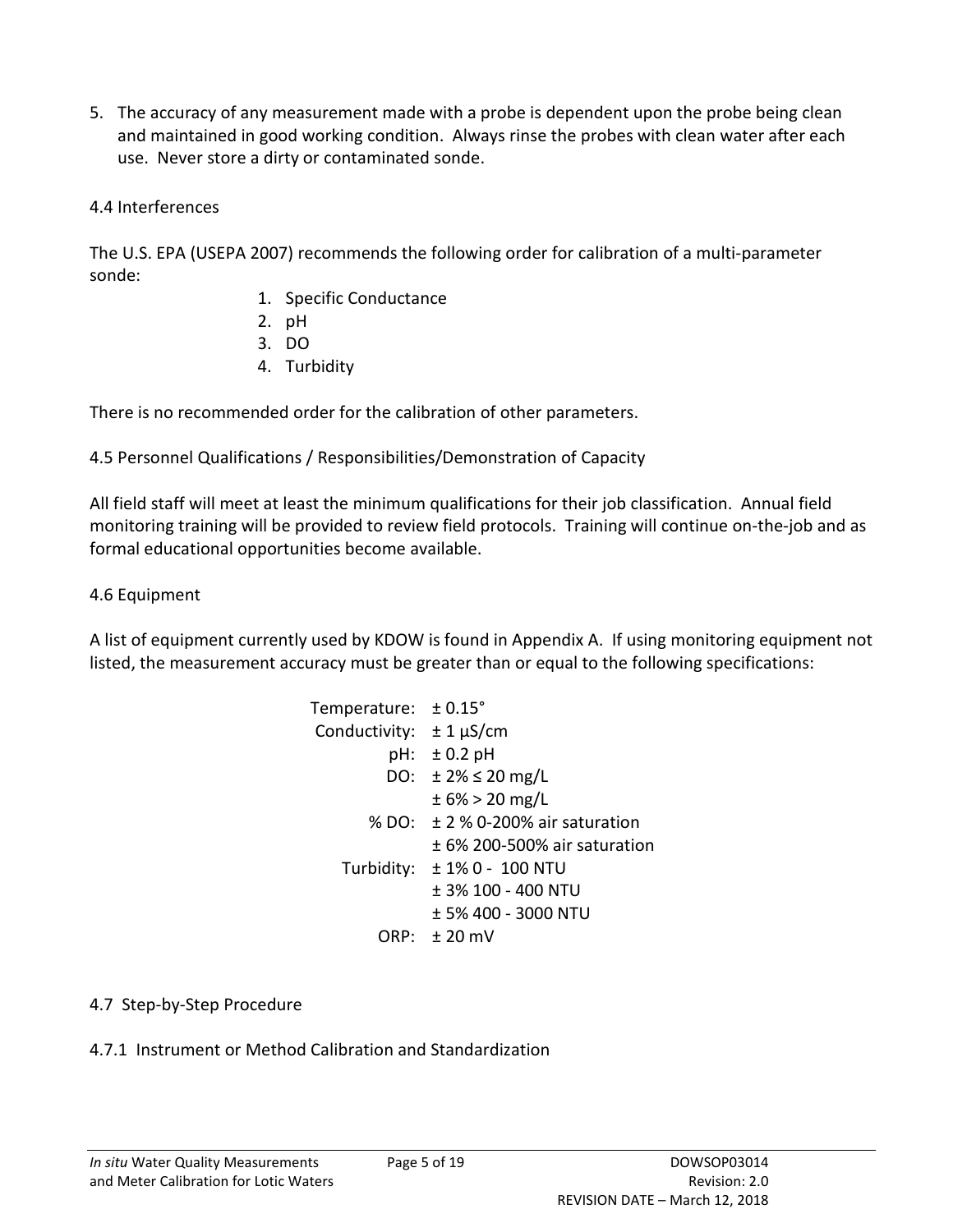All equipment must be maintained and calibrated according to user manuals, and/or manufacturer specifications at a frequency recommended by or exceeding the manufacturer. At a minimum, DO should be calibrated daily for YSI 556 and Professional Plus meters, while pH and conductivity should be calibrated at least weekly according to the manufacturer's specifications. For permitting compliance monitoring, probes will, at minimum, be calibrated at the beginning of each day of compliance monitoring. Calibration should also take place anytime the sensor is thought to have drifted from calibration. Any deviation from established procedures must be thoroughly explained and supported with appropriate documentation and recorded in all project reports and logs. All equipment manuals shall be kept on file in an established location. Water Quality Branch equipment manuals are located at: [V:\DOWWQB\Equipment user Manuals and maintenance log.](file://eas.ds.ky.gov/dfs/eec-dep-dow/j_drive/sharedworkingfolders/DOWWORKS/DOWWQB/Equipment%20user%20Manuals%20and%20maintenance%20log)

Individual logs must be maintained for each piece of equipment requiring regular maintenance and calibration. Each piece of equipment must be recorded with the serial number or unique identifying number in a calibration log (example - Appendix B). All dates, lot numbers, notes and calculations related to maintenance and calibrations must be recorded in the log and kept in a secure location. Logs may be paper-based or kept in an electronic file on a DEP server. Electronic copies of Water Quality Branch logs are located at[: V:\DOWWQB\QA\Field Meter Calibration Logs.](file://eas.ds.ky.gov/dfs/eec-dep-dow/j_drive/sharedworkingfolders/DOWWORKS/DOWWQB/QA/Field%20Meter%20Calibration%20Logs) Local backups should be maintained weekly. When calibrations are performed in the field, make note of the calibration values and update the electronic calibration log when returning to the office.

# 4.7.1.1 General Calibration Procedures (may vary slightly based on model)

# Access the Calibrate Screen

- 1. Press the **On/off** to display the run screen.
- 2. Press the **Cal key,** or if using a YSI 556:
	- a. Press the **Escape** key to display the main menu screen.
	- b. Use the arrow keys to highlight the **Calibrate** selection and press the **Enter** key.

# Conductivity Calibration

- 1. From the **Calibrate Screen** (described above), choose **Conductivity**, press **Enter.** Then highlight **Specific Conductance**, and press **Enter**.
- 2. Empty pH 4 or tap water storing solution and rinse sensors with **distilled water**. Then rinse the sensor probe and transport cup with a small amount of conductivity standard and then empty the cup.
- 3. Fill the transport cup with the **appropriate amount** (enough to completely cover the conductivity sensor and vent hole) of the conductivity standard.
- 4. Carefully immerse the sensor probe into the solution. Gently rotate and/or move the probe up and down to remove any bubbles from the conductivity cell. The sensor must be completely immersed past its vent hole.
- 5. Use the keypad to enter **1.000 mS/cm** (or 1000 μS/cm is equivalent; this should be what is listed on the bottle at 25°C.) Press **Enter** to display the Conductivity Calibration Screen.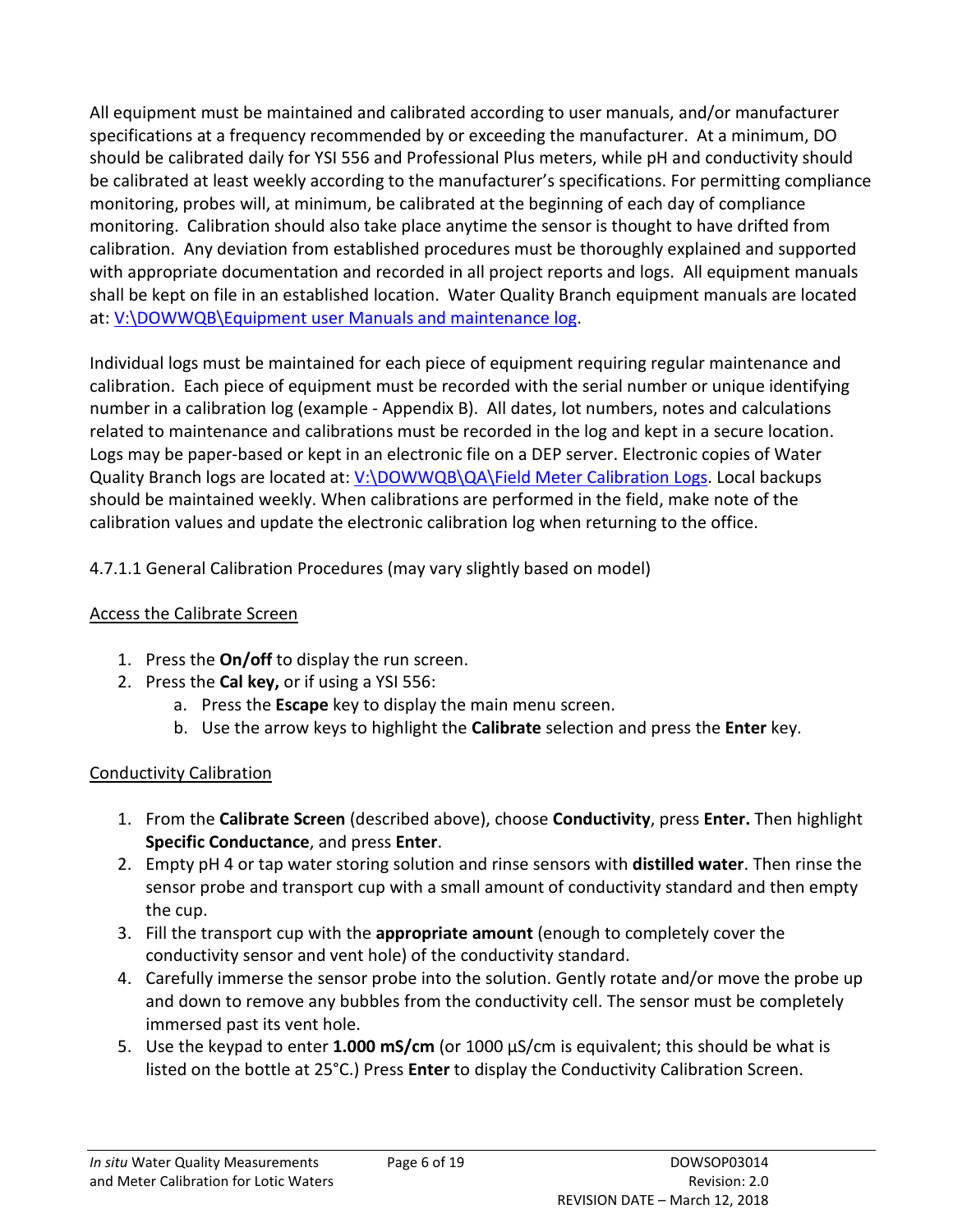- 6. Allow at least one minute for temperature equilibration. When the specific conductance value has stabilized (no significant change for 30 seconds) record the pre-calibration value in the calibration log, press **Enter**, and then record the final value in the calibration log.
- 7. Press **Enter** again to continue and then **Escape** to return to the calibrate menu.
- 8. Rinse with deionized water.

# pH Calibration

- 1. From the calibrate screen use the arrow keys to highlight **pH.**
- 2. Press **Enter.** Use arrow keys to select the appropriate **2-point** or **3-point** calibration option if necessary for the meter. Press **Enter.** 
	- a. Select the **2-point** option to calibrate the pH sensor using only two calibration standards. Use this option if the water being monitored is known to be either basic or acidic. For example, if the pH of a pond is known to vary between 5.5 and 7, a two-point calibration with pH 7 and pH 4 buffers is sufficient. A three point calibration with an additional pH 10 buffer will not increase the accuracy of this measurement since the pH is not within this higher range.
	- b. Select the **3-point** option to calibrate the pH sensor using three calibration solutions. In this procedure, the pH sensor is calibrated with a pH 7 buffer and two additional buffers. The 3-point calibration method assures maximum accuracy when the pH of the media to be monitored cannot be anticipated. The procedure for this calibration is the same as for a 2-point calibration, but the software will prompt you to select a third pH buffer.
- 3. Rinse the clean and dry sensor probe and transport cup with a small amount of **pH 7** buffer and empty cup.
- 4. Fill the transport cup with the **appropriate amount** (enough to completely cover the pH sensor) of pH 7 buffer and carefully insert probe into cup. Gently rotate and/or move the probe module up and down to remove any bubbles from the pH sensor.
- 5. Use the keypad to enter the calibration value of the pH 7 buffer **at the current temperature**  (found on the bottle.) Press **Enter.**
- 6. Allow at least one minute for temperature equilibration before proceeding. Once the pH sensor reading is stabilized, record the pre-calibration value in the calibration log, press **Enter**, and then record the final value in the calibration log.
- 7. Press **Enter** again to continue to the pH Calibration screen.
- 8. Rinse with **distilled water**.
- 9. Repeat steps 3 through 8 above using **pH 10 or pH 4** buffer for the second pH calibration point, and a final time with the remaining pH buffer for a 3-point pH calibration.

DO Calibration **–** (**note:** the instrument must be on for at least 10-15 min to polarize a polarographic DO sensor before calibrating.)

1. Fill the transport cup with approximately 1/8" of water, put sensor probe in cup (make sure DO and Temp sensors are NOT immersed in water). Screw only 1 or 2 threads of the transport cup to make sure the sensors are vented to the atmosphere.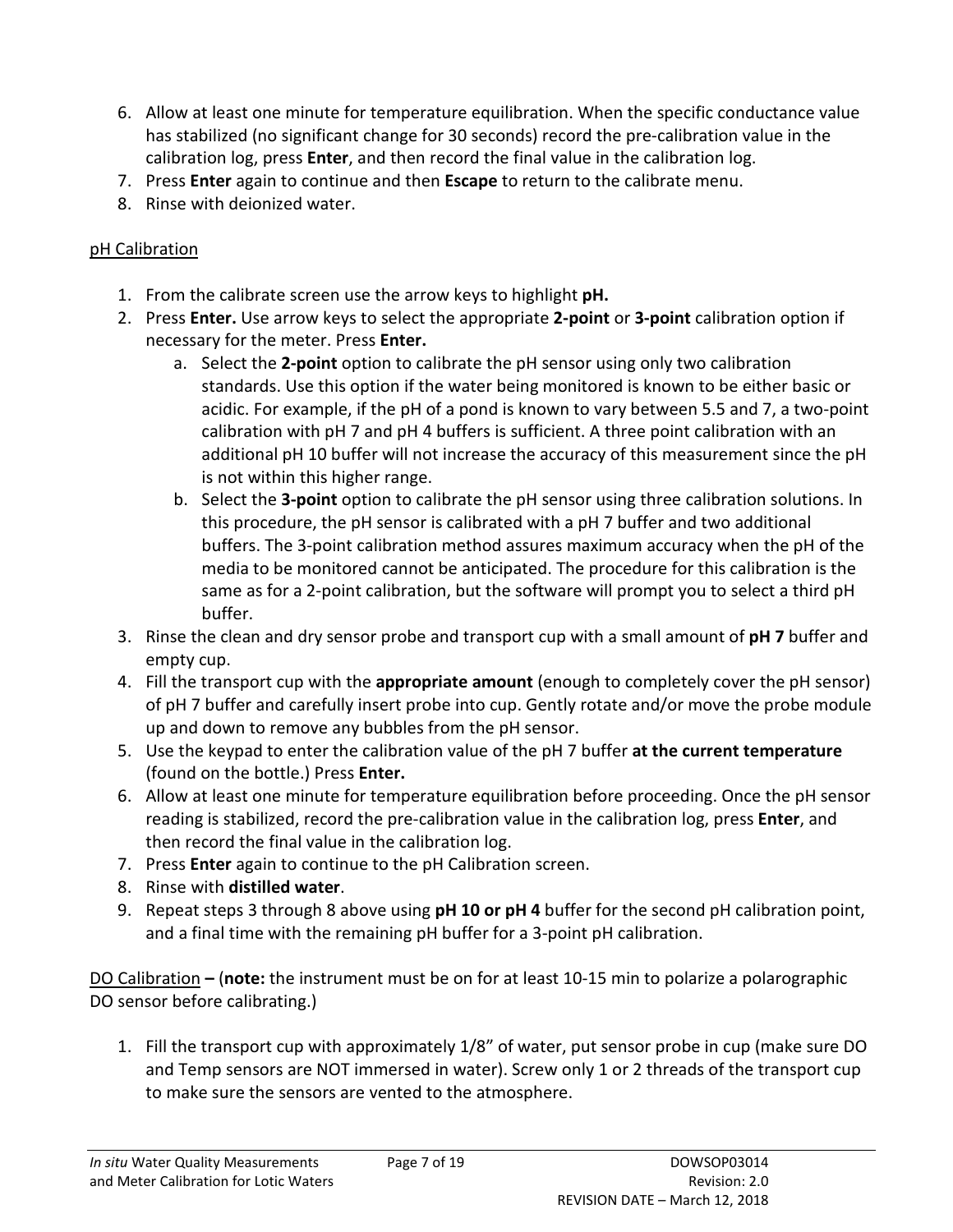- 2. From the **Calibrate screen** use arrow keys to highlight **Dissolved Oxygen,** press **Enter.** Select **DO %,** press **Enter.**
- 3. Enter the current **Barometric Pressure** (see DO Calibration Notes in section 4.7.1.2 for directions on finding the BP for meters without an internal barometer). Press **Enter.**
- 4. Allow approximately 10 minutes for the air in the cup to become water saturated and the temperature to equilibrate before proceeding.
- 5. When the **DO%** reading stabilizes for at least 30 seconds record the pre-calibration value in the calibration log, press **Enter**, and then record the final value in the calibration log.
- 6. Press **Enter** again to Continue and then **Escape** to return to the calibrate menu.
- 7. Press **Enter**. Press **Escape** to return to the main menu. Press the **On/off** to power off.
- 8. After calibrations are complete fill transport cup with **3 ml (approx. 1/8") of tap water for short term storage** (**NEVER** store sensor with distilled water).

For any additional probes in need of calibration, follow the manufacturer's recommended calibration procedures in the appropriate device's support documents (Appendix A). This includes all ammonium, barometers, chloride, depth, fDOM, nitrate, total algae, and turbidity sensors.

# 4.7.1.2 Calibration notes

## Temperature

Verification of the meter's internal temperature sensor against a National Institute of Standards and Technology (NIST) traceable thermometer is performed annually, but should drift in temperature reading be suspected, verification should be performed prior to any deployment.

#### Specific Conductance

When calibrating conductivity, specific conductance (temperature compensated conductivity) should always be chosen for the calibration method and the value of the calibration solution in mS/cm (or  $\mu$ S/cm depending on meter) at 25 °C used for the calibration value.

#### pH Calibration

The pH buffers used for calibration shall be within the same pH range as the water that is going to be sampled. At minimum, a two-point calibration will be utilized for all pH sensors.

When calibrating pH, the temperature compensated value of the pH buffer should be used. Some meters (i.e. YSI Pro and EXO) have automatic temperature compensation (ATC) and will give you this value on the calibration screen. For meters without ATC (i.e. YSI 556), the temperature compensated value can be located on the buffer container. Round temperature readings to the scale provided on the buffer container. For example, if the temperature of the  $pH$  7 buffer is 21 $^{\circ}$  C, and the container provides a compensation scale of 7.02 at 20 $\degree$  C, 7.00 at 25 $\degree$  C, and 6.98 at 30 $\degree$  C, the pH value entered into the meter should be 7.02 at  $20^{\circ}$  C (pH 7.0: Fondriest FNBU5007).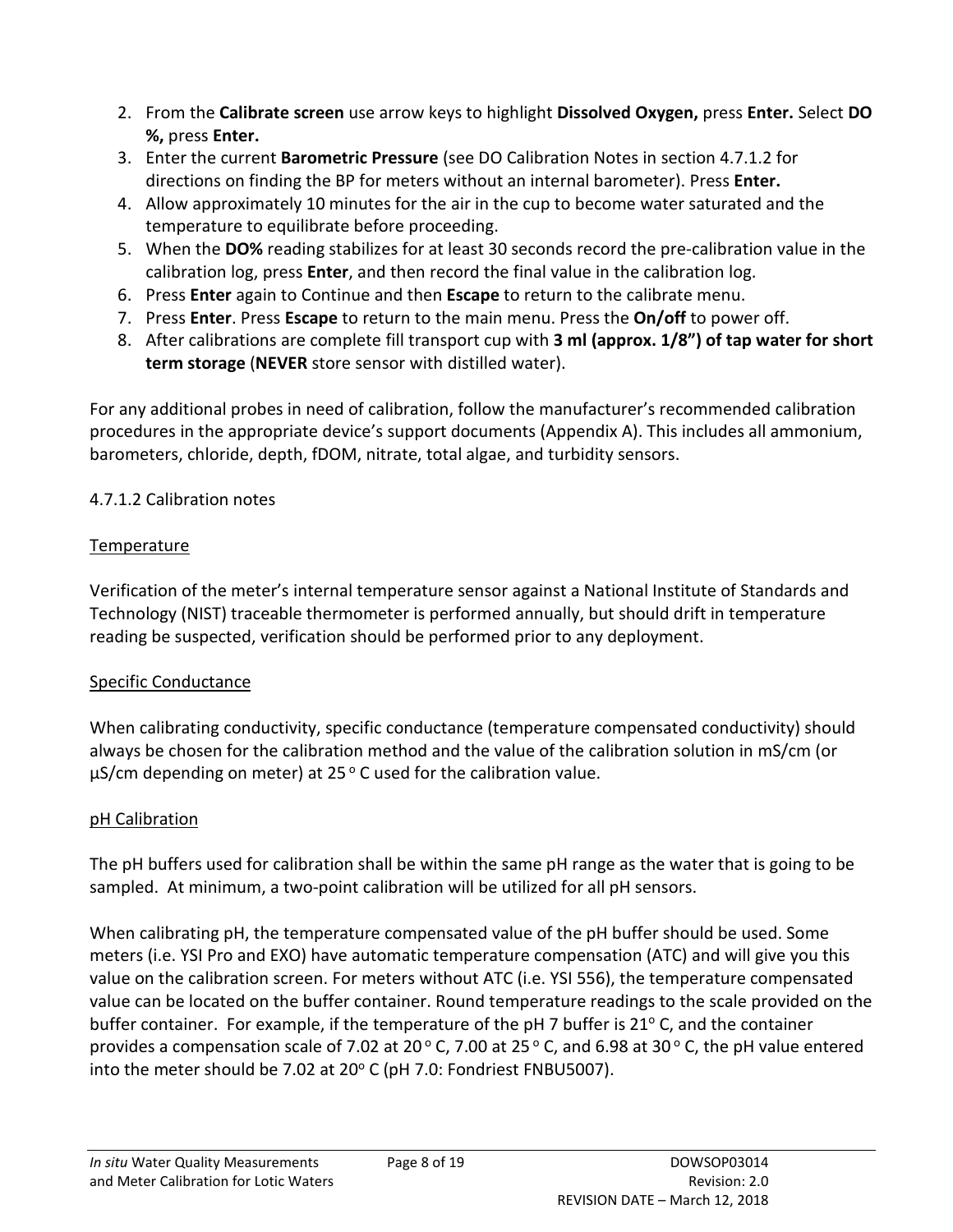After calibration (YSI meters), pH mV range should be as indicated below (never accept an out-of-range value):

- pH 7 mV value Range 0 mV ± 50 mV
- pH 4 pH mV value Range +165 to +180 from 7 buffer mV value
- pH 10 mV value Range -165 to -180 from 7 buffer mV value

Also, calculate the pH probe slope percentage (automatically calculated from pH mv measurements if using WQB calibration logs):

- Record the pH mV from the two different buffer solutions.
- Calculate the difference in mV between the higher buffer value and the lower buffer value.
- Calculate the difference between buffer pH solutions.
- Divide the difference in mV by the difference in the pH units.
- Divide this result by the theoretical maximum (59.2 mV/pH unit  $\omega$  25°C) and multiply by 100 to get a percentage value.
- Values between 95 and 105 are acceptable.
- If performing a 3 point calibration, a separate slope will be calculated and recorded for pH 4-7 and pH 7-10.
- pH sensors should be cleaned, reconditioned, or replaced if slopes are outside of this range.

Example: pH 7 = -17.3 mV and pH10 = -192.6 mV  $-192.6$ <sup> $-(-17.3) = -175.3$ </sup>  $-175.3/(7-4) = -58.4$  $-58.4/59.2*100 = -98.63$  slope

# DO Calibration

DO is calibrated in a 100% water-saturated air environment using %DO as the calibration value. To achieve this environment, a small amount of water is placed in the storage cup and then the cup loosely reattached to the probe (engaging only one or two threads). It then takes approximately 10-15 minutes for the storage cup to become completely saturated.

If meters do not have an internal barometer, DO must be calibrated on site. Polarographic DO probes should be calibrated daily. When this and other calibrations are performed in the field, make note of the calibration values and update the electronic calibration log upon returning.

Barometric pressure should be obtained from the nearest meteorological station for meters without internal barometers. Barometric pressure readings that appear in meteorological reports are generally corrected to sea level and must be uncorrected before use. Appendix C provides a correction table for true barometric pressure readings from the Frankfort, KY airport and KDEP central office. The equation to find true barometric pressure is also given in Appendix C.

Meters with internal barometers that compensate for barometric pressure differences do not need to be calibrated with altitude changes.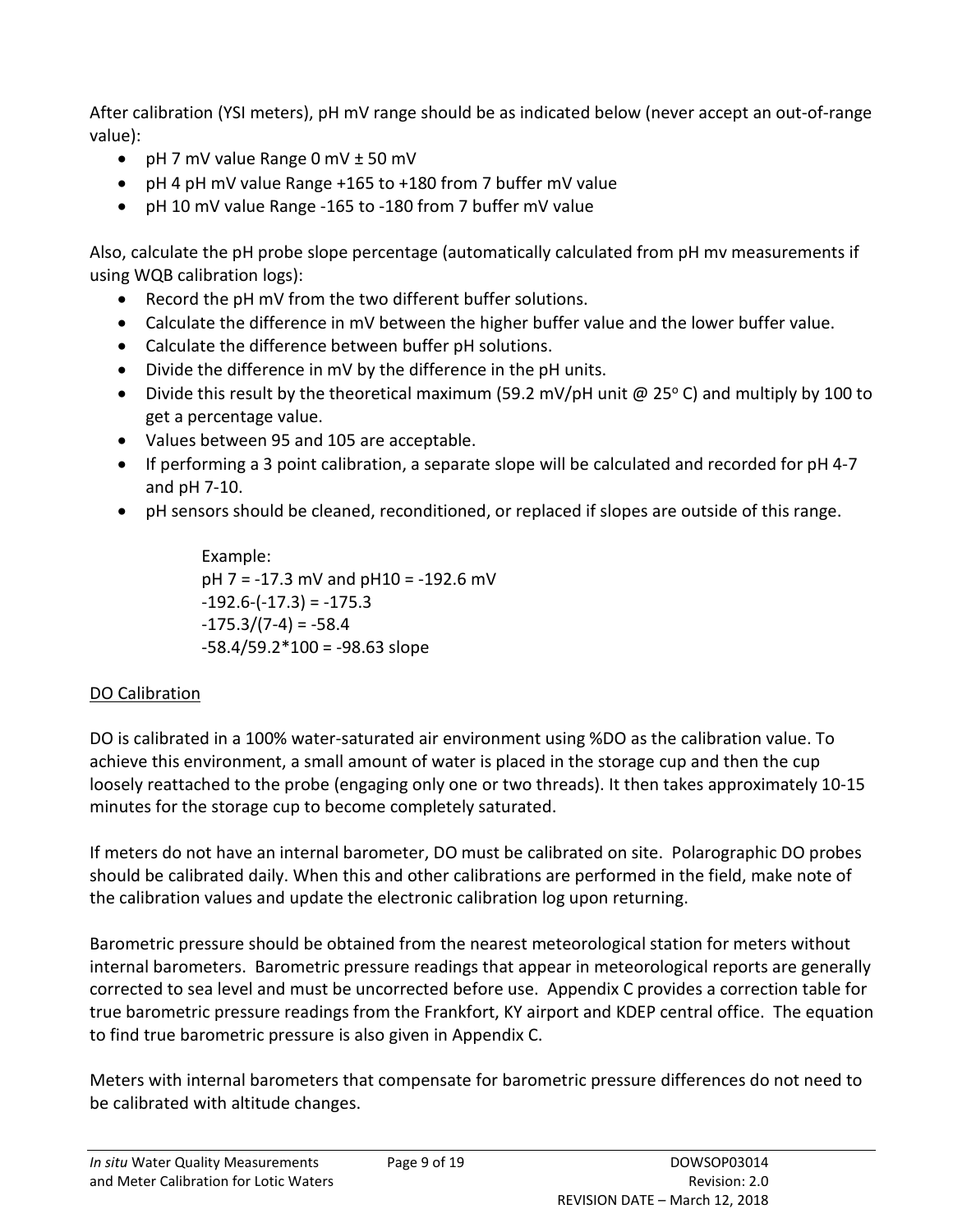Many polarographic DO sensors require a 10-15 minute warm-up time before use or calibration in order to polarize the DO sensor; Refer to specific manufacturers' recommendations for warm-up times.

4.7.1.3 Preparation of Conductivity, pH, DO, and Turbidity Standard Solutions

Record all standards received and solutions made in a standards log.

#### Conductivity Standard

Conductivity solution is obtained from commercial vendors and is not modified for meter calibration. The following standards are utilized by the Water Quality Branch.

1. Calibration Solution for 1000µS: Fondriest FNCS1000 (or equal) 1000µS conductivity standard.

#### pH Standard

pH buffer solutions are obtained from commercial vendors and are not modified for meter calibration. The following standards are utilized by the Water Quality Branch.

- 1. Calibration Solution for pH 7.0: Fondriest FNBU5007 (or equal) pH 7.0 buffer.
- 2. Calibration Solution for pH 10.0: Fondriest FNBU5010 (or equal) pH 10.0 buffer.
- 3. Calibration Solution for pH 4.0: Fondriest FNBU5004 (or equal) pH 4.0 buffer.

#### Turbidity Standard

Turbidity standard solutions are obtained from commercial vendors and are not modified for meter calibration.

#### <span id="page-9-0"></span>4.7.2 Instantaneous *In situ* Water Quality Measurements

Instantaneous water quality measurements include any measurements taken by field instruments, such as single- or multi-parameter probes. *In situ* data and field meter inventory ID are recorded on a field sheet, discharge measurement sheet, field notebook or habitat assessment sheet. *In situ* water quality parameters include:

- 1. Water Temperature
- 2. pH
- 3. Specific Conductivity
- 4. DO
- 5. % DO
- 6. Turbidity
- 7. ORP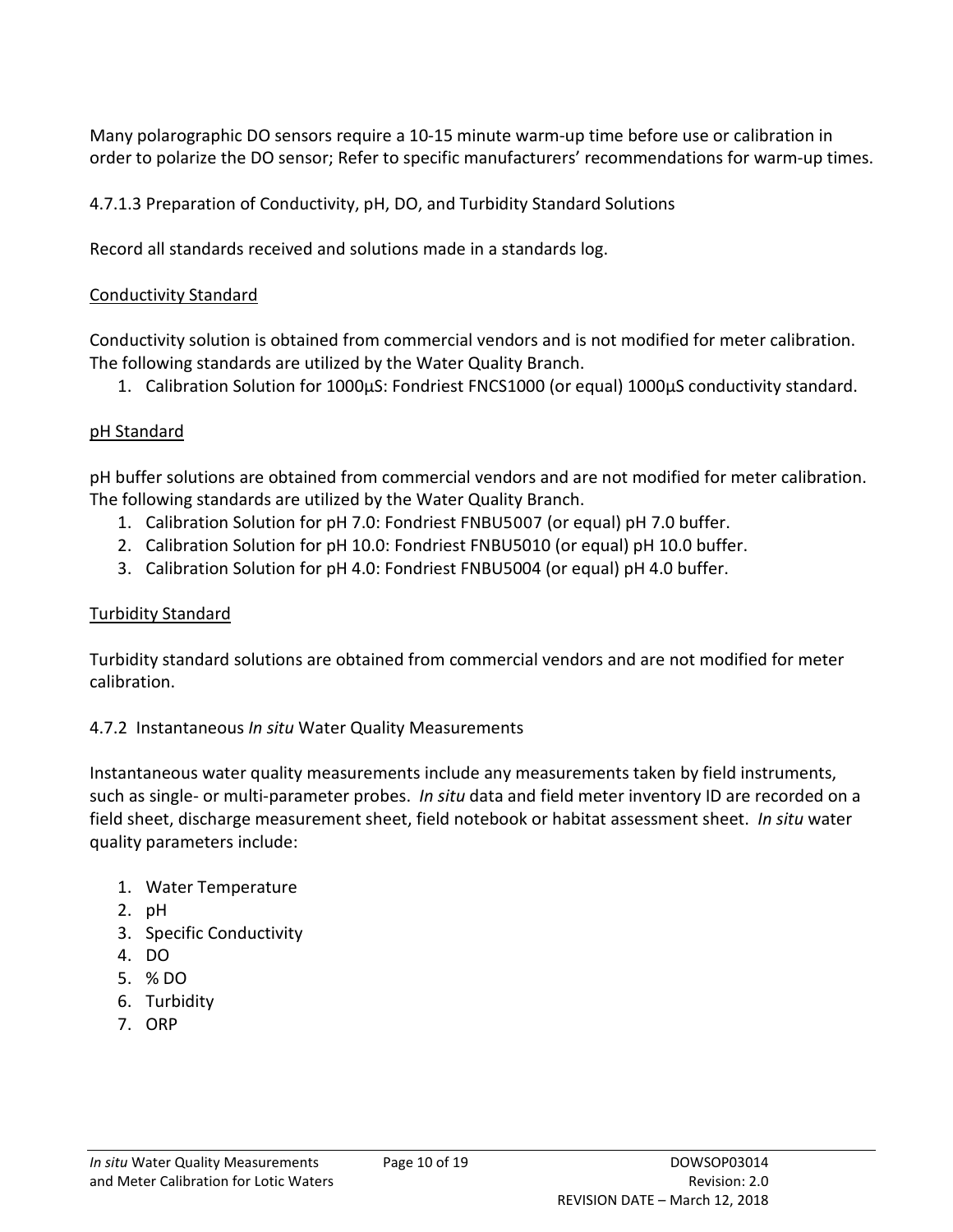Deployment of an *in situ* meter in streams will follow the following procedures:

- 1. Meter must be inspected before and after use for fouling and must be cleaned / troubleshooted as needed. DO membrane must be checked for bubbles and repaired if needed.
- 2. Instrument should be placed mid-stream or in the thalweg in a flowing, well-mixed portion of the stream channel.
- 3. Per 401 KAR 10:031 section  $4(e)2$ , measurements should be collected at mid-depth at sites < 10 feet deep and at representative depths at sites that are > 10 feet deep. Representative depths shall be outlined in project quality assurance documentation.
- 4. Before taking field measurements, probes must be allowed to equilibrate to the water being sampled per the manufacturer's recommendations.
	- a. If parameter readings are still fluctuating after the initial equilibration period, allow the instrument another 1-2 minutes to stabilize. If readings remain unstable, evaluate the location of the probes, and try these steps;
		- Move unit to a different location in stream
		- Examine probes for acceptable operating condition
		- Gently swirl the probes in low flow conditions
		- Change location of probes, e.g. suspend probes vertically in water column.
- 5. If unable to record data, document on field data sheets.

When parameter readings cannot be measured in-stream, they can be measured in a bucket. The following conditions must be met when measuring from a bucket.

- The bucket must be large enough to allow immersion of the probe.
- The bucket is to be triple rinsed with ambient water at each site prior to collecting a sample.
- The probe must be placed in the bucket immediately before temperature and oxygen levels change.
- The bucket must be shaded from direct sunlight and strong breezes before and during temperature measurement.
- The probe must be allowed to equilibrate before readings are recorded.
- The probe must be gently swirled if equipped with a membrane-based DO probe.

# 4.7.2.1 Temperature

Water temperatures must represent the temperature of the stream at the time of the observation. Allow readings to stabilize, then read and record the temperature in  $\circ$  C without removing from the water.

# 4.7.2.2 pH

Allow the pH probe to equilibrate according to manufacturer's recommendations. Read and record the pH in standard units without removing from the water.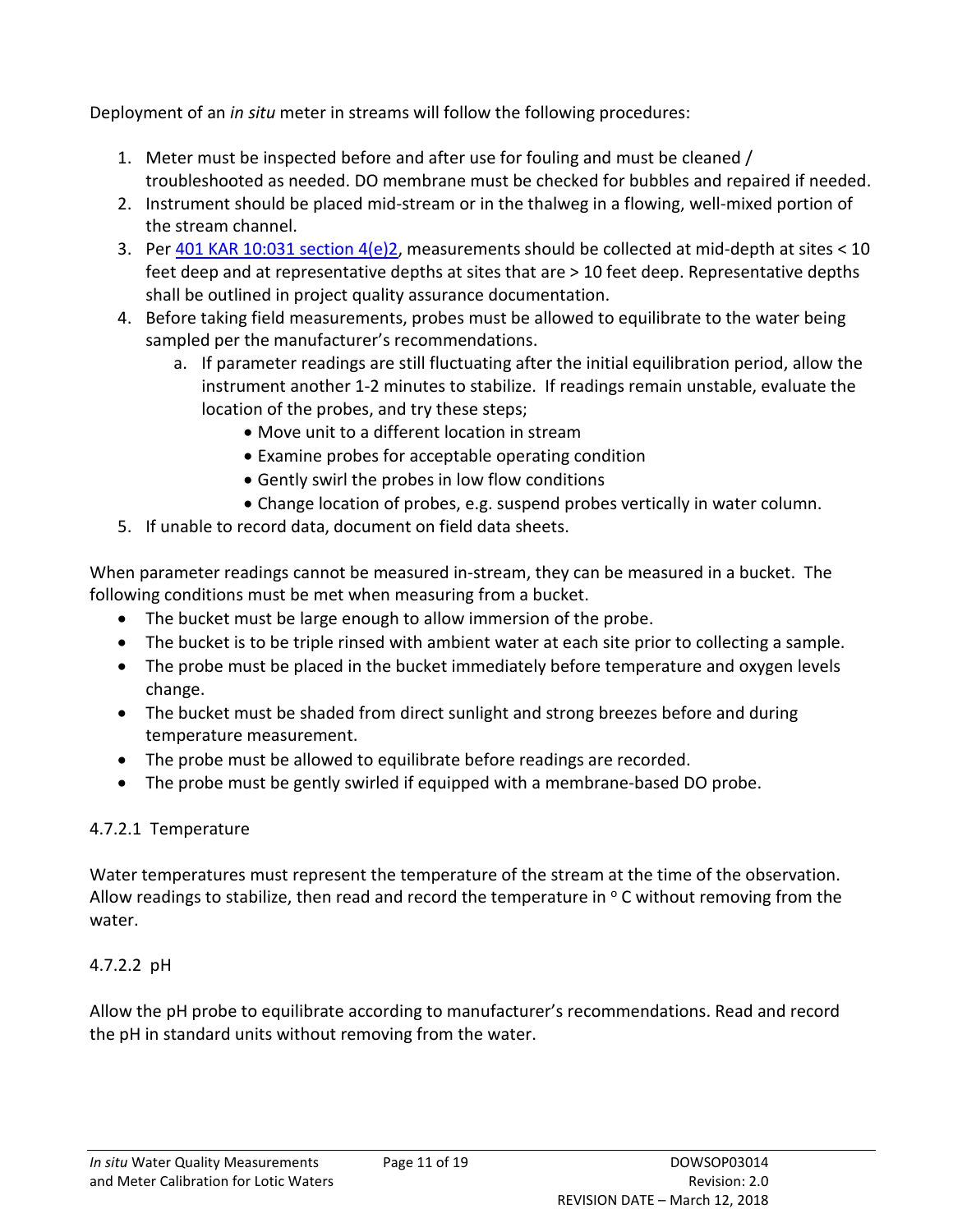### 4.7.2.3 DO

Allow the DO probe to equilibrate according to manufacturer's recommendations. Read and record DO in mg/l and %DO without removing from the water.

Some types of probes (i.e. Clark cell) require sufficient flow ( $\gamma$ 1 ft/s) of water across the membrane to maintain accuracy and precision of DO analysis. If sufficient flow is not present in the stream, and the probe is equipped with a stirrer, turn the stirrer on; however, if the probe is not equipped with a stirrer, physically move the probe in a gentle motion to produce sufficient flow. When taking a DO measurement in a bucket, turn on the stirrer (if equipped), or physically move the probe in a gentle motion. Stirring too vigorously may result in adding oxygen to the water.

#### 4.7.2.4 Specific Conductance

Conductivity probes must be temperature compensated to  $25^{\circ}$  C and read as specific conductance in  $\mu$ S/cm@ 25 °C. Probes that are not temperature compensated must have a separate temperature measurement recorded. Allow the probe to equilibrate according to manufacturer's recommendations before specific conductance is recorded. Read and record specific conductance in µS/cm without removing from water.

## 4.7.2.5 Turbidity

In-situ turbidity samples are analyzed in the field using a probe or portable turbidimeter. Sample aliquots for portable turbidimeters may be taken directly from the stream or from an unpreserved sample bottle. Aliquots from unpreserved sample bottle should be well mixed. Follow manufacturer's procedures for measurement. Read and record turbidity in NTU without removing from water.

# 4.7.2.6 Oxidation-Reduction Potential (ORP)

Allow the probe to equilibrate according to manufacturer's recommendations before ORP is recorded. Temperature affects the stability of the oxidation-reduction potential. Therefore, readings should be taken before temperature can fluctuate. Read and record ORP without removing from water.

# <span id="page-11-0"></span>4.7.3 Continuous *In situ* Water Quality Measurements

Unattended deployment entails pre-programming and deployment of a water quality data sonde at a specific location to log monitoring data in the absence of observation by a field investigator. Unattended deployments are useful for collecting data at regular intervals over extended monitoring periods. However, since no data are recorded by hand during the deployment, it is critical that the sonde be correctly programmed.

Programming of the sonde must follow the manufacturer's procedures for unattended deployment. The sonde may be programmed in the lab prior to a field study or programmed in the field. Programming of the sonde is typically accomplished either by the sonde's display unit or by computer.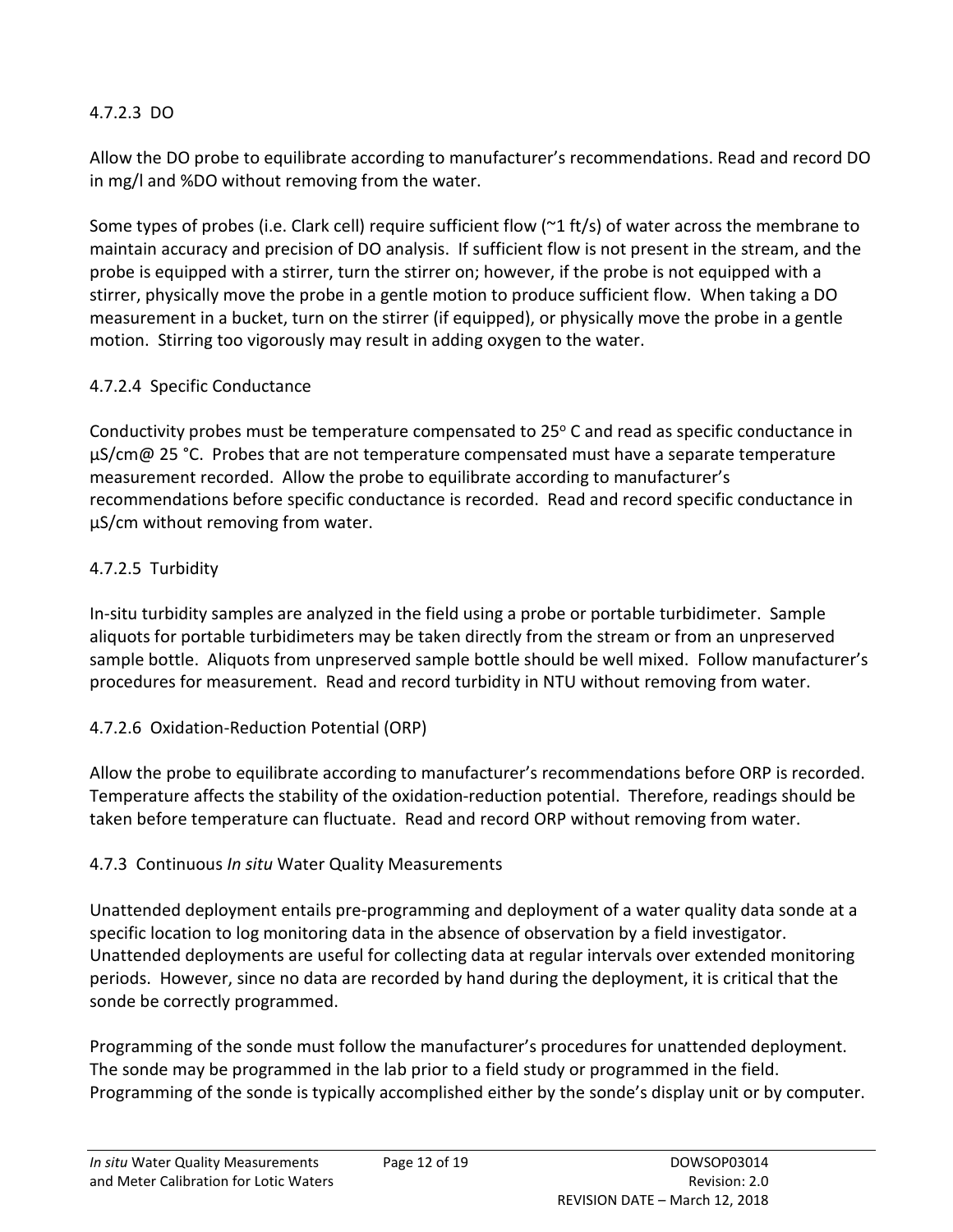Programming requires input of a start date/time (24 hour), deployment duration, data log filename, and monitoring interval. Programming times should always be input in local time for the study area, unless otherwise noted on the field sheet. The field sheet should include the sonde identifier, the date/time of initial deployment, date/time of retrieval, deployment location, and sonde depth. Similarly, recorded times should be in local time for the study area.

Following EPA guidance (USEPA, 2007), DOW uses the following procedures for sonde deployment for obtaining continuous *in situ* water quality data:

- 1. Set sonde to record desired parameters (i.e. water temperature, pH, specific conductivity, and DO) at desired intervals (i.e. 15 min., 30 min.), for the desired monitoring period (i.e. 3 days, 7 days). Use the software included with the sonde.
- 2. Calibrate all parameters prior to deployment, according to user manuals.
- 3. If there is a high potential for disturbance to units, attach a waterproof card to each unit, with instructions where and who to contact for information on the data unit, and/or 'warning' labels against disturbing the units.
- 4. Use wire cable and padlocks (for security) to attach the data unit to a permanent structure on the bank (tree, bridge piling) or use rebar or fence-posts sunk into the bank. The sonde can also be placed in a section of PVC pipe with holes drilled through the pipe so that water may flow freely across the sonde.
- 5. Suspend the sondes in the water column using floats, or set units on rocks or cement blocks, so all sensors are clear of streambed.
- 6. Deploy sondes in a well-mixed area of the stream, but not directly in riffles, within high velocities, or in highly aerated areas; if deploying in pools or during low discharges, ensure sensors do not touch the bottom of the channel, and water will flow freely around the sensors; if necessary to deploy in high discharges, ensure units are secured to structures and will not contact banks, channel debris, etc.
- 7. Obtain water grab samples and measure stream discharge at the beginning of deployment and at retrieval of sondes, for all parameters outlined in project specific plans (if applicable to study objectives).
- 8. Post-calibrate sondes.
- 9. Download data and file in electronic project folders.

# <span id="page-12-0"></span>4.7.4 Troubleshooting

To troubleshoot meter errors, refer to the appropriate user manual (Appendix A) or other available resources.

#### <span id="page-12-1"></span>4.7.5 Computer Hardware & Software

Refer to the appropriate user manual (Appendix A) or other available resources.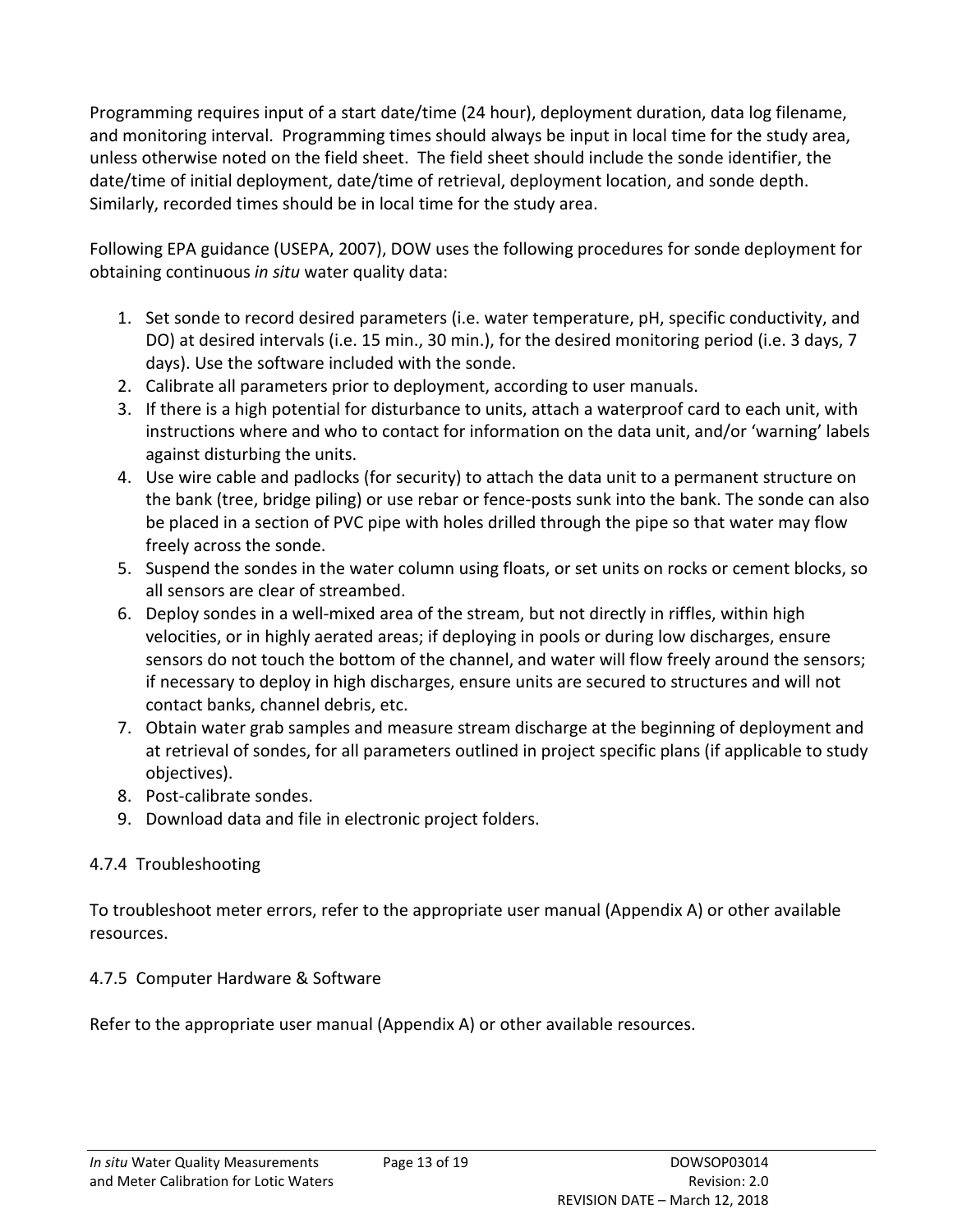#### <span id="page-13-0"></span>4.8 Data and Records Management

Records (i.e. field sheets, field notebooks) completed during each sampling event are maintained in the administrative record file cabinets upon completion of monitoring. Per [725 KAR 1:061](http://www.lrc.ky.gov/kar/725/001/061.htm) records must be kept according to the DEP record retention schedule approved and updated by the State Archives and Records Commission. Data collected from meters are read from the field sheets and entered into the departmental databases (i.e. KWADE). Data collected from continuous water quality deployments are stored on a DEP server in a project folder.

## <span id="page-13-1"></span>5. Maintenance, Quality Control and Quality Assurance Section

#### Calibration verification

Calibration verification shall occur when there are concerns over the results provided by the meter. Verification may also be required during permitting compliance monitoring or TMDL monitoring.

At times, even properly calibrated meters can provide unexpected results for one or more parameters that can be due to, for example, environmental conditions or a meter malfunction. When this occurs it is important to verify that the meter is working properly. Ideally, verification should occur in the field after obtaining the questionable result. At minimum, it should occur after returning from the field by checking the functioning of the meter. The verification must be noted in the meter calibration log and the field datasheet if field verification is performed. Verification is performed using a known standard. A confidence solution can be used when verification is needed for pH or conductivity.

To verify pH, first rinse the probe with pH buffer solution and then place it in an aliquot of the pH buffer solution. pH verification is considered acceptable if pH readings are ±0.2 pH units of the standard.

Verify specific conductance by first rinsing the probe with the standard solution and then placing the probe in an aliquot of the standard. Specific conductance verification is acceptable if the reading is ±2% of the standard.

Verify DO calibration by placing the sensor in its calibration environment (per manufacturer's instructions) and check to see that the instrument is reading the calibration value (100% watersaturated air or air-saturated water) for the current barometric pressure. For example, if the 'true' barometric pressure is 750, divide this number by 760 (barometric pressure with 100% oxygen saturation) and then multiple by 100% to calculate what your instrument should be reading in watersaturated air or air-saturated water. 750/760 x 100 = 98%. DO calibration verification should read  $\pm$  $2\% \leq 20$  mg/L or  $\pm$  6% > 20 mg/L once stable.

Verify turbidity by referring to manufacturer's recommendations on verification/calibration.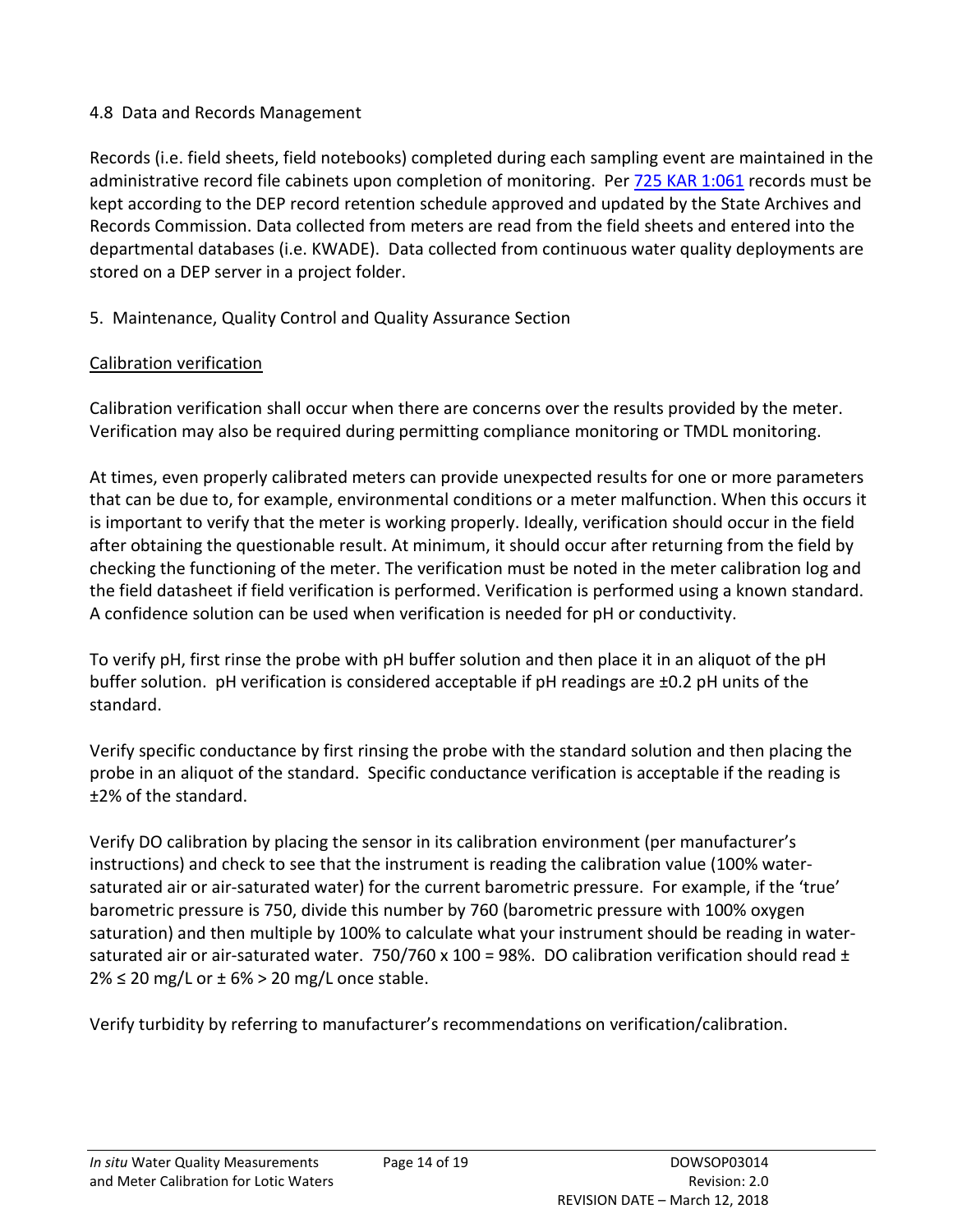#### Storage of sensors

No matter what sensors are installed in the instrument, it is important to keep them moist without actually immersing them in liquid. Immersing them could cause some of them to drift or result in a shorter lifetime.

YSI recommends that short term storage (<4 weeks) of all multi-parameter instruments be done by placing approximately 1/2 inch of tap water in the transport/calibration cup that was supplied with the instrument, and by placing the probe module with all of the sensors installed into the cup. DI water should never be used for probe storage as it will shorten the life of pH probes. The use of a moist sponge instead of a 1/2 inch of tap water is also acceptable, as long as its presence does not compromise the attachment of the cup to the probe module. The transport/calibration cup should be sealed to prevent evaporation.

For long term storage (>4 weeks) the unit should be cleaned and batteries removed from any handheld. All pH sensors should be removed from the bulkhead and replaced by a port plug, then stored in the probe shipping bottle with fresh pH 4 buffer. The remaining probes should be stored with clean water in the calibration cup. For additional long term storage methods, including any specialty probes, please refer to the manufacturer's recommendations in the appropriate manual (Appendix A) or other resources.

#### Replacement of sensors

Sensors must be replaced when calibration results are outside acceptable ranges, and are not brought back within acceptable ranges using manufacturer's maintenance recommendations.

#### Maintenance

All sensors should be maintained according to manufacturer's recommendations.

In general, an annual inspection and tune up by a qualified individual should be conducted. Any time a probe is removed, the associated o-rings should be examined for cracks or debris and replaced as required. All probes should be cleaned after each use prior to storage.

#### pH Sensors

All pH probes a slope outside of 95 to 105 percent range should be cleaned and reconditioned following manufacturer's recommendations. If a pH probe still reports out of range, it should be replaced. The typical serviceable lifespan of pH probes used by KDOW are 12-18 months per the manufacturer.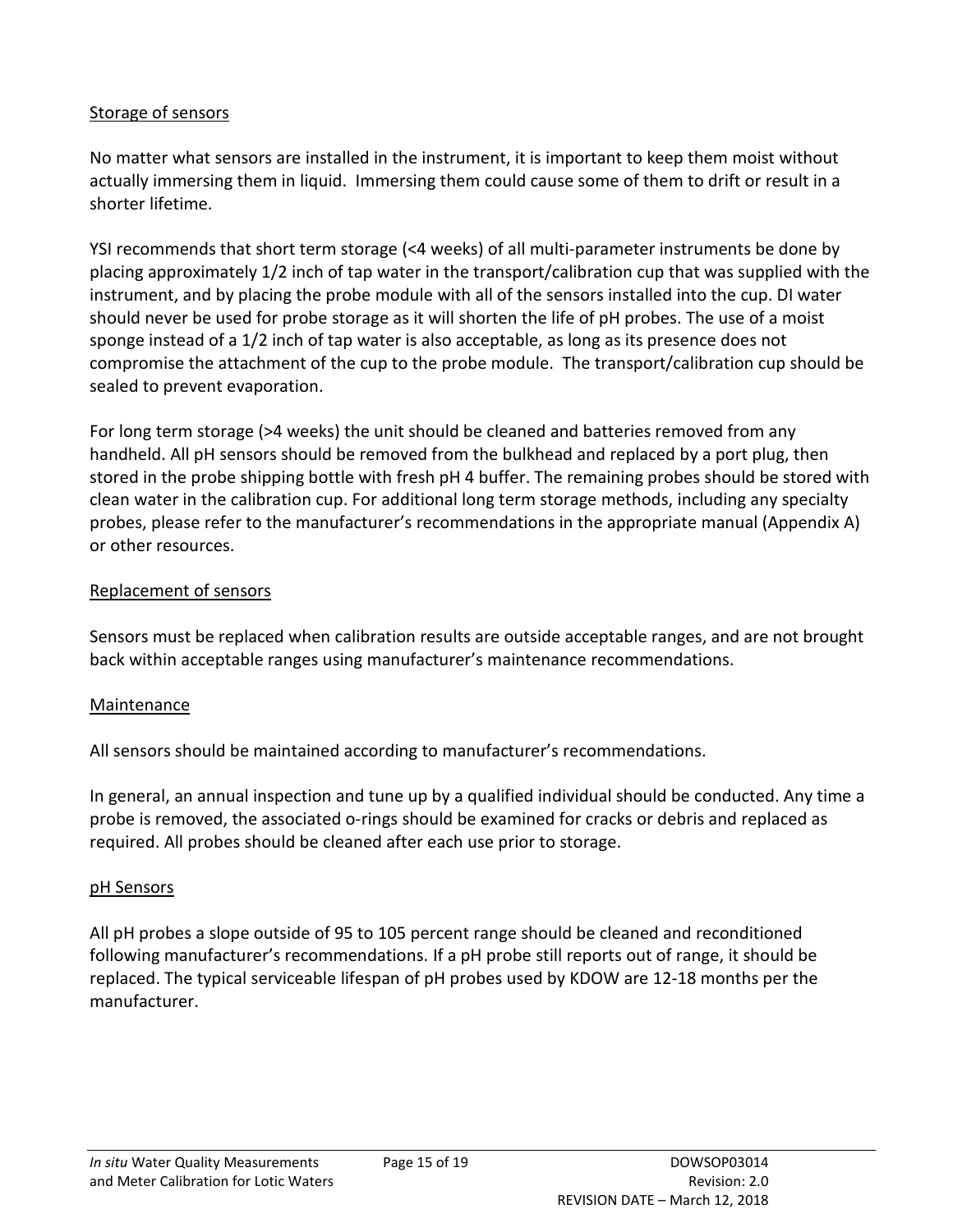#### Thermometer

Verification of the meter's internal temperature sensor against a National Institute of Standards and Technology (NIST) traceable thermometer should be performed annually. Any difference between the thermistor and the NIST-traceable thermometer should be noted in the logbook. If the temperatures do not agree within  $\pm 1^{\circ}$ C, the probe must be repaired or replaced.

# DO

Clark cell DO sensors should have membranes replaced every 30 days or when damaged. Optical sensors should follow manufacturer's recommendations for maintenance and replacement.

## Batteries

If meters are not operating correctly, first change or, if rechargeable, charge the batteries in the unit. Low voltages may cause meters to function improperly.

#### Additional QC procedures

Additional project specific QC procedures that are required to demonstrate successful performance of the method and actions required should be addressed in QAPPs.

#### <span id="page-15-0"></span>6. Reference Section

U.S. Environmental Protection Agency (EPA). 2007. *In situ* [Water Quality Monitoring Operating](https://www.epa.gov/sites/production/files/2015-06/documents/Insitu-Water-Quality-Mon.pdf)  [Procedure.](https://www.epa.gov/sites/production/files/2015-06/documents/Insitu-Water-Quality-Mon.pdf) United States Department of the Interior, Science and Ecosystem Support Division, Ecological Assessment Branch, Region 4. Atlanta, GA.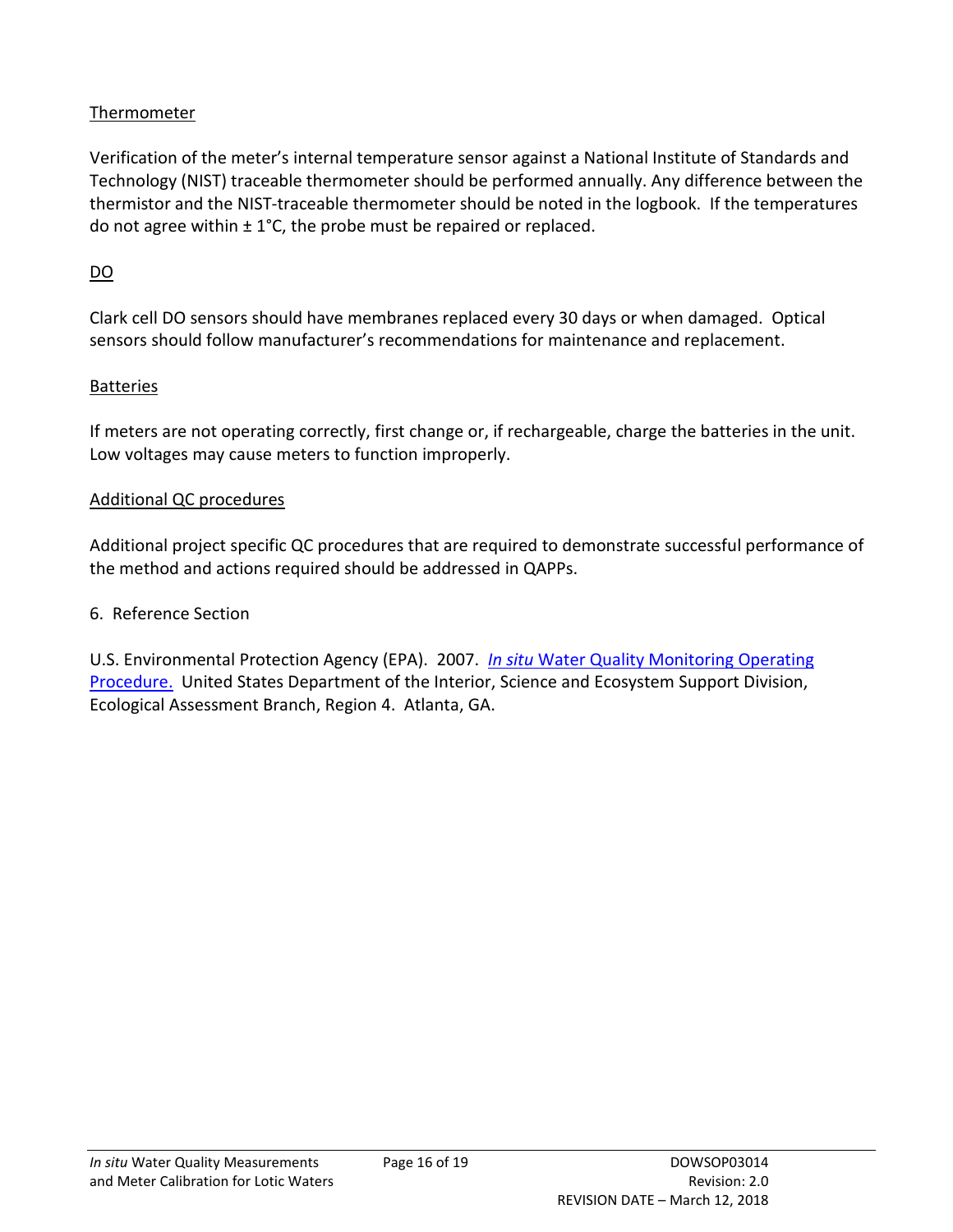## <span id="page-16-0"></span>7. Appendices

### <span id="page-16-1"></span>Appendix A – Equipment and User Manuals

| Equipment                                                | <b>User Manual</b>                                                            |
|----------------------------------------------------------|-------------------------------------------------------------------------------|
| YSI EXO 1 Sonde                                          |                                                                               |
| YSI EXO 2 Sonde                                          | <b>EXO User Manual - Advanced Water Quality</b><br><b>Monitoring Platform</b> |
| YSI 556 Multi Probe System                               | <b>YSI 556 MPS Operations Manual</b>                                          |
| YSI Professional Plus (Pro Plus) Instrument              | <b>YSI Professional Plus User Manual</b>                                      |
| <b>YSI Professional Digital Sampling System (ProDSS)</b> | <b>YSI ProDSS User Manual</b>                                                 |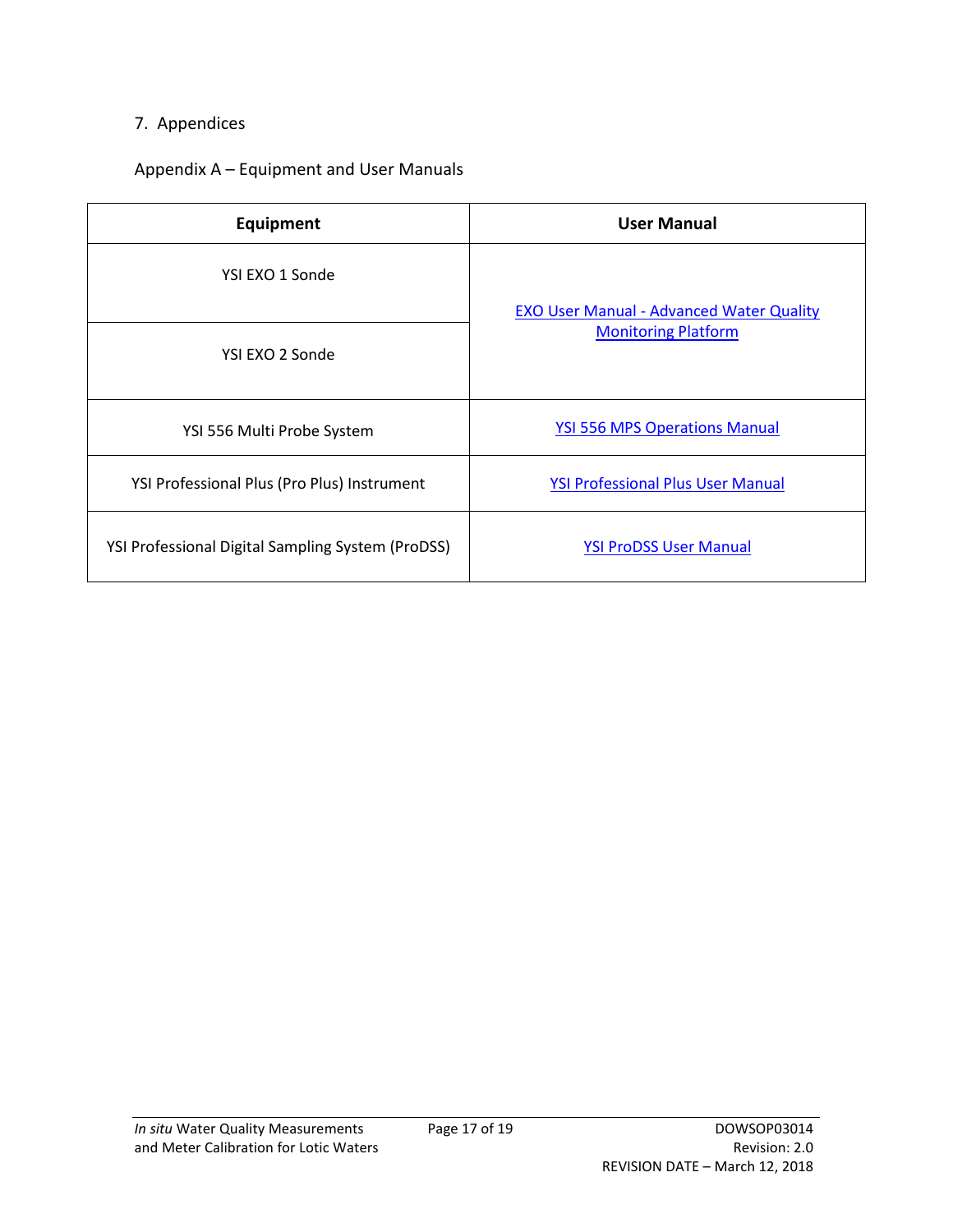#### Appendix B – Example Sample Calibration Log Sheet

<span id="page-17-0"></span>

| Manufacturer:       |  |                        |                                                              |  |  |  |  |                                             |         |  |            |  |      |  |               |              |                                                                                  |          |                                |  |  |                    |           |    |                  |           |                        |
|---------------------|--|------------------------|--------------------------------------------------------------|--|--|--|--|---------------------------------------------|---------|--|------------|--|------|--|---------------|--------------|----------------------------------------------------------------------------------|----------|--------------------------------|--|--|--------------------|-----------|----|------------------|-----------|------------------------|
| Model:              |  |                        |                                                              |  |  |  |  |                                             |         |  |            |  |      |  |               |              |                                                                                  |          |                                |  |  |                    |           |    |                  |           |                        |
| Serial No.:         |  |                        |                                                              |  |  |  |  |                                             |         |  |            |  |      |  |               |              |                                                                                  |          |                                |  |  |                    |           |    |                  |           |                        |
|                     |  |                        | Specific Conductance µs/cm                                   |  |  |  |  | pH                                          |         |  |            |  |      |  |               |              | Dissolved Oxygen mg/L                                                            |          |                                |  |  |                    |           |    |                  |           |                        |
| DOW Inventory #:    |  |                        |                                                              |  |  |  |  |                                             |         |  |            |  |      |  |               |              |                                                                                  |          |                                |  |  |                    |           |    | <b>Batteries</b> | <b>DO</b> | Date DO                |
| <b>Assigned To:</b> |  |                        |                                                              |  |  |  |  |                                             |         |  |            |  |      |  |               |              |                                                                                  | Barom.   |                                |  |  |                    |           |    | Changed          | Membrane  | <b>Membrane Must</b>   |
|                     |  | Calibration            | Initial Calibrated SC<br>SC SC QA<br><b>Standard</b><br>Temp |  |  |  |  |                                             | Initial |  | Calibrated |  | pHmV |  | pH 7-10 Slope | pH 4-7 Slope | $\begin{array}{ c c c }\n\hline\npH7-10 & pH4-7 \\ \hline\nQA & QA\n\end{array}$ | Pressure | Initial Calibrated Theoretical |  |  |                    |           | DO |                  | Changed   | <b>Be Changed Next</b> |
| Analyst             |  | Date Time Verification | Used                                                         |  |  |  |  | Temp pH4 pH7 pH10 pH4 pH7 pH10 pH4 pH7 pH10 |         |  |            |  |      |  | $(95-105%)$   | $(95-105%)$  |                                                                                  | mmHg     |                                |  |  | Temp DO %DO DO %DO | <b>DO</b> | QA |                  |           |                        |
|                     |  |                        |                                                              |  |  |  |  |                                             |         |  |            |  |      |  |               |              |                                                                                  |          |                                |  |  |                    |           |    |                  |           |                        |
|                     |  |                        |                                                              |  |  |  |  |                                             |         |  |            |  |      |  |               |              |                                                                                  |          |                                |  |  |                    |           |    |                  |           |                        |
|                     |  |                        |                                                              |  |  |  |  |                                             |         |  |            |  |      |  |               |              |                                                                                  |          |                                |  |  |                    |           |    |                  |           |                        |
|                     |  |                        |                                                              |  |  |  |  |                                             |         |  |            |  |      |  |               |              |                                                                                  |          |                                |  |  |                    |           |    |                  |           |                        |
|                     |  |                        |                                                              |  |  |  |  |                                             |         |  |            |  |      |  |               |              |                                                                                  |          |                                |  |  |                    |           |    |                  |           |                        |
|                     |  |                        |                                                              |  |  |  |  |                                             |         |  |            |  |      |  |               |              |                                                                                  |          |                                |  |  |                    |           |    |                  |           |                        |
|                     |  |                        |                                                              |  |  |  |  |                                             |         |  |            |  |      |  |               |              |                                                                                  |          |                                |  |  |                    |           |    |                  |           |                        |
|                     |  |                        |                                                              |  |  |  |  |                                             |         |  |            |  |      |  |               |              |                                                                                  |          |                                |  |  |                    |           |    |                  |           |                        |
|                     |  |                        |                                                              |  |  |  |  |                                             |         |  |            |  |      |  |               |              |                                                                                  |          |                                |  |  |                    |           |    |                  |           |                        |
|                     |  |                        |                                                              |  |  |  |  |                                             |         |  |            |  |      |  |               |              |                                                                                  |          |                                |  |  |                    |           |    |                  |           |                        |
|                     |  |                        |                                                              |  |  |  |  |                                             |         |  |            |  |      |  |               |              |                                                                                  |          |                                |  |  |                    |           |    |                  |           |                        |
|                     |  |                        |                                                              |  |  |  |  |                                             |         |  |            |  |      |  |               |              |                                                                                  |          |                                |  |  |                    |           |    |                  |           |                        |
|                     |  |                        |                                                              |  |  |  |  |                                             |         |  |            |  |      |  |               |              |                                                                                  |          |                                |  |  |                    |           |    |                  |           |                        |
|                     |  |                        |                                                              |  |  |  |  |                                             |         |  |            |  |      |  |               |              |                                                                                  |          |                                |  |  |                    |           |    |                  |           |                        |
|                     |  |                        |                                                              |  |  |  |  |                                             |         |  |            |  |      |  |               |              |                                                                                  |          |                                |  |  |                    |           |    |                  |           |                        |
|                     |  |                        |                                                              |  |  |  |  |                                             |         |  |            |  |      |  |               |              |                                                                                  |          |                                |  |  |                    |           |    |                  |           |                        |
|                     |  |                        |                                                              |  |  |  |  |                                             |         |  |            |  |      |  |               |              |                                                                                  |          |                                |  |  |                    |           |    |                  |           |                        |
|                     |  |                        |                                                              |  |  |  |  |                                             |         |  |            |  |      |  |               |              |                                                                                  |          |                                |  |  |                    |           |    |                  |           |                        |
|                     |  |                        |                                                              |  |  |  |  |                                             |         |  |            |  |      |  |               |              |                                                                                  |          |                                |  |  |                    |           |    |                  |           |                        |
|                     |  |                        |                                                              |  |  |  |  |                                             |         |  |            |  |      |  |               |              |                                                                                  |          |                                |  |  |                    |           |    |                  |           |                        |
|                     |  |                        |                                                              |  |  |  |  |                                             |         |  |            |  |      |  |               |              |                                                                                  |          |                                |  |  |                    |           |    |                  |           |                        |
|                     |  |                        |                                                              |  |  |  |  |                                             |         |  |            |  |      |  |               |              |                                                                                  |          |                                |  |  |                    |           |    |                  |           |                        |
|                     |  |                        |                                                              |  |  |  |  |                                             |         |  |            |  |      |  |               |              |                                                                                  |          |                                |  |  |                    |           |    |                  |           |                        |
|                     |  |                        |                                                              |  |  |  |  |                                             |         |  |            |  |      |  |               |              |                                                                                  |          |                                |  |  |                    |           |    |                  |           |                        |
|                     |  |                        |                                                              |  |  |  |  |                                             |         |  |            |  |      |  |               |              |                                                                                  |          |                                |  |  |                    |           |    |                  |           |                        |
|                     |  |                        |                                                              |  |  |  |  |                                             |         |  |            |  |      |  |               |              |                                                                                  |          |                                |  |  |                    |           |    |                  |           |                        |
|                     |  |                        |                                                              |  |  |  |  |                                             |         |  |            |  |      |  |               |              |                                                                                  |          |                                |  |  |                    |           |    |                  |           |                        |
|                     |  |                        |                                                              |  |  |  |  |                                             |         |  |            |  |      |  |               |              |                                                                                  |          |                                |  |  |                    |           |    |                  |           |                        |
|                     |  |                        |                                                              |  |  |  |  |                                             |         |  |            |  |      |  |               |              |                                                                                  |          |                                |  |  |                    |           |    |                  |           |                        |
|                     |  |                        |                                                              |  |  |  |  |                                             |         |  |            |  |      |  |               |              |                                                                                  |          |                                |  |  |                    |           |    |                  |           |                        |
|                     |  |                        |                                                              |  |  |  |  |                                             |         |  |            |  |      |  |               |              |                                                                                  |          |                                |  |  |                    |           |    |                  |           |                        |
|                     |  |                        |                                                              |  |  |  |  |                                             |         |  |            |  |      |  |               |              |                                                                                  |          |                                |  |  |                    |           |    |                  |           |                        |
|                     |  |                        |                                                              |  |  |  |  |                                             |         |  |            |  |      |  |               |              |                                                                                  |          |                                |  |  |                    |           |    |                  |           |                        |
|                     |  |                        |                                                              |  |  |  |  |                                             |         |  |            |  |      |  |               |              |                                                                                  |          |                                |  |  |                    |           |    |                  |           |                        |
|                     |  |                        |                                                              |  |  |  |  |                                             |         |  |            |  |      |  |               |              |                                                                                  |          |                                |  |  |                    |           |    |                  |           |                        |
|                     |  |                        |                                                              |  |  |  |  |                                             |         |  |            |  |      |  |               |              |                                                                                  |          |                                |  |  |                    |           |    |                  |           |                        |
|                     |  |                        |                                                              |  |  |  |  |                                             |         |  |            |  |      |  |               |              |                                                                                  |          |                                |  |  |                    |           |    |                  |           |                        |
|                     |  |                        |                                                              |  |  |  |  |                                             |         |  |            |  |      |  |               |              |                                                                                  |          |                                |  |  |                    |           |    |                  |           |                        |
|                     |  |                        |                                                              |  |  |  |  |                                             |         |  |            |  |      |  |               |              |                                                                                  |          |                                |  |  |                    |           |    |                  |           |                        |
|                     |  |                        |                                                              |  |  |  |  |                                             |         |  |            |  |      |  |               |              |                                                                                  |          |                                |  |  |                    |           |    |                  |           |                        |
|                     |  |                        |                                                              |  |  |  |  |                                             |         |  |            |  |      |  |               |              |                                                                                  |          |                                |  |  |                    |           |    |                  |           |                        |
|                     |  |                        |                                                              |  |  |  |  |                                             |         |  |            |  |      |  |               |              |                                                                                  |          |                                |  |  |                    |           |    |                  |           |                        |
|                     |  |                        |                                                              |  |  |  |  |                                             |         |  |            |  |      |  |               |              |                                                                                  |          |                                |  |  |                    |           |    |                  |           |                        |
|                     |  |                        |                                                              |  |  |  |  |                                             |         |  |            |  |      |  |               |              |                                                                                  |          |                                |  |  |                    |           |    |                  |           |                        |